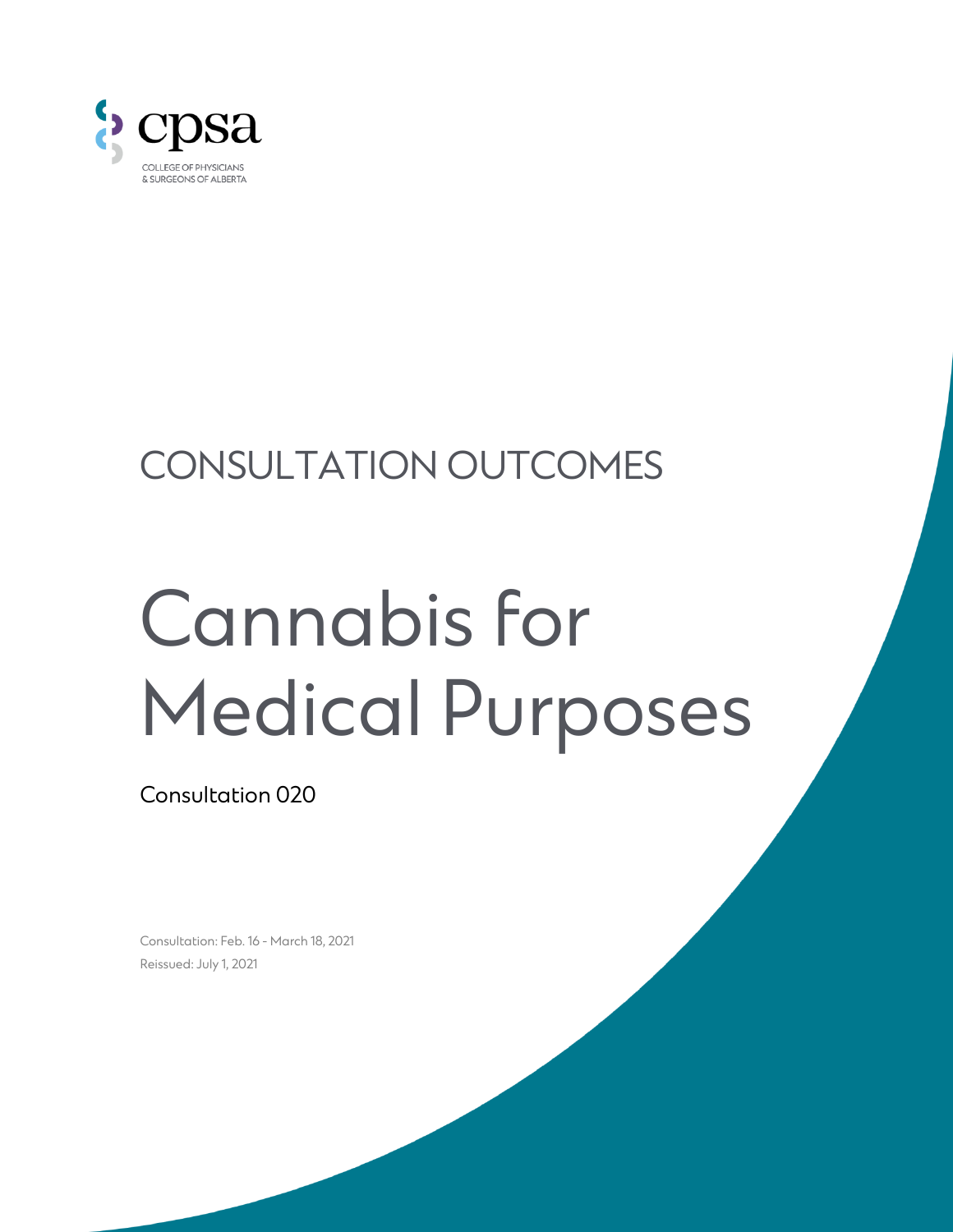

Since the legalization of recreational cannabis, there have been many discussions about the need for a standard of practice for cannabis for medical purposes (CMP). The two products are different and used for different purposes, and cannabis retailers are not trained in the use of CMP and should not provide health-related advice or recommendations. Also, Health Canada requires each province to have a standard of practice to govern the authorization of CMP.

The *Cannabis for Medical Purposes* standard of practice was first issued in April of 2014, in response to a need to provide direction to physicians regarding the use of CMP, to ensure public safety and provide a means of monitoring the authorization of CMP.

The former version of the standard required physicians to register with CPSA as "authorizers" and submit a Patient Medical Document for each authorization. These documents were manually tracked by the Cannabis for Medical Purposes Program at CPSA, using the TPP Program infrastructure. Cannabis does not have a Drug Identification Number (DIN); the information must be collected separately and is not included in the Pharmaceutical Information Network (PIN). The manual entry of this data was resourceintensive. CPSA received approximately 6,000 authorizations (Patient Medical Documents) per month: the cost of monitoring medical cannabis to CPSA was estimated at \$110, 000 per annum.

CPSA has not had any requests for this data from external sources, apart from two research requests, and has had one intervention using the information for authorizations for patients under the age of 18 years. There has been a downward trend in the number of authorizations since legalization of recreational cannabis in 2018. Health Canada data indicates the number of authorizations decreased in Alberta from 110,189 in October 2018 to 63,359 in June 2020.

Additionally, Health Canada provides a quarterly report for physician authorizations over 25 gms/day of cannabis for patients who grow their own cannabis for medical purposes. This may be useful information for monitoring purposes.

#### **CONSULTATION**

Council approved the formal consultation of the draft SoP at its December 2020 meeting, and consultation ran from Feb. 16 - March 18, 2021.

Feedback was received from physicians and partner organizations, including Alberta Health and Health Canada. We received 81 responses during consultation, consisting of comments from 25 physicians, five partner organizations and 51 surveys.

The feedback was fairly evenly split, with some respondents supporting the changes while others viewed the updates to be too permissive.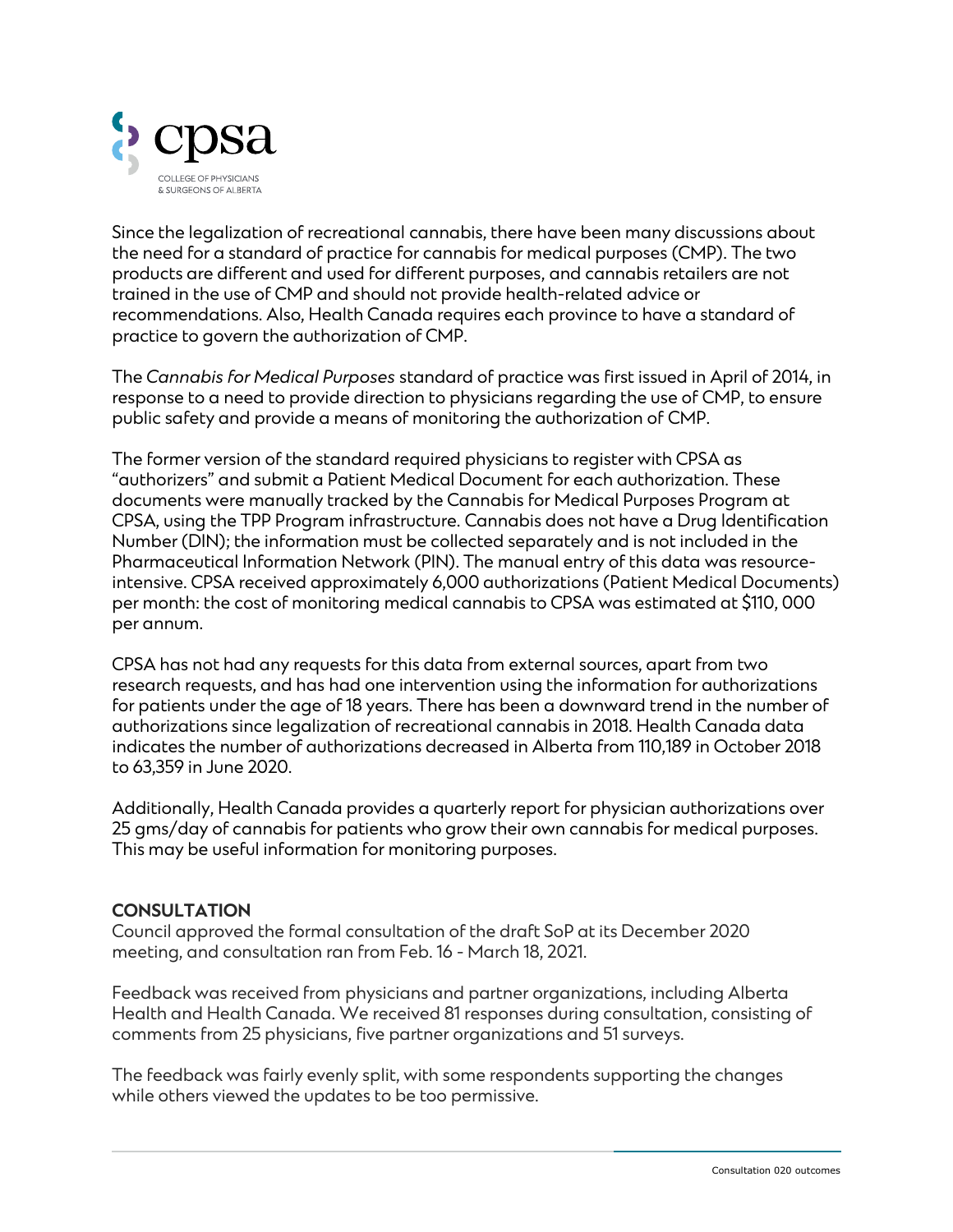

Overarching themes [based on the consultation version]:

- Cannabis for medical purposes (CMP) is no different than opioids and should be treated the same (e.g., prescribing requirements, monitoring, etc.), lest we see a similar crisis in a few years.
- CPSA may be sending the message that CMP is "safe".
- The standard needs stronger language regarding incentives/kickbacks/stipends: payments are going to clinics to skirt potential conflicts of interest by paying physicians directly.
- There seems to be a lack of understanding that CPSA is obligated to have a standard specific to CMP under Health Canada's *Cannabis Regulations*, as a number of respondents suggested the standard should be rescinded entirely.
- The changes will make the standard even more difficult to enforce.
- Feedback regarding the removal of the requirement to submit a "Patient Medical Document" to CPSA was generally favorable.

The former version of the SoP required physicians who authorize CMP to complete a Patient Medical Document, evaluate the patient on a regular basis to determine risks and benefits of cannabis as treatment and, at minimum, see the patient every three months following stabilization. Although not explicitly stated, this has been interpreted to mean the patient would be seen in person both on initial assessment, and then every three months.

The draft SoP circulated during consultation required the physician to evaluate the patient annually and at least once every six months. It did not make reference to 'seeing' a patient or 'in-person' assessments.

Health Canada's *Cannabis Regulations* require a healthcare provider who authorizes CMP to annually submit a medical document supporting the use of CMP under the *Cannabis Regulations*. While it does not explicitly state that CMP requires in-person assessments, Health Canada did raise concerns about the ability to monitor patients who are not in the same province as the provider.

The draft SoP, as presented to Council, requires the physician to:

- Evaluate the patient directly and in-person annually; and
- Evaluate the patient at least once every six months, to assess the benefits and risks of cannabis as treatment for the identified medical condition or symptom(s).

In making these requirements, the updated SoP strikes a balance in response to the feedback received and is informed by legal opinion. It also provides clarity necessary for enforcement and reinforces CPSA's role as an effective and responsible regulator.